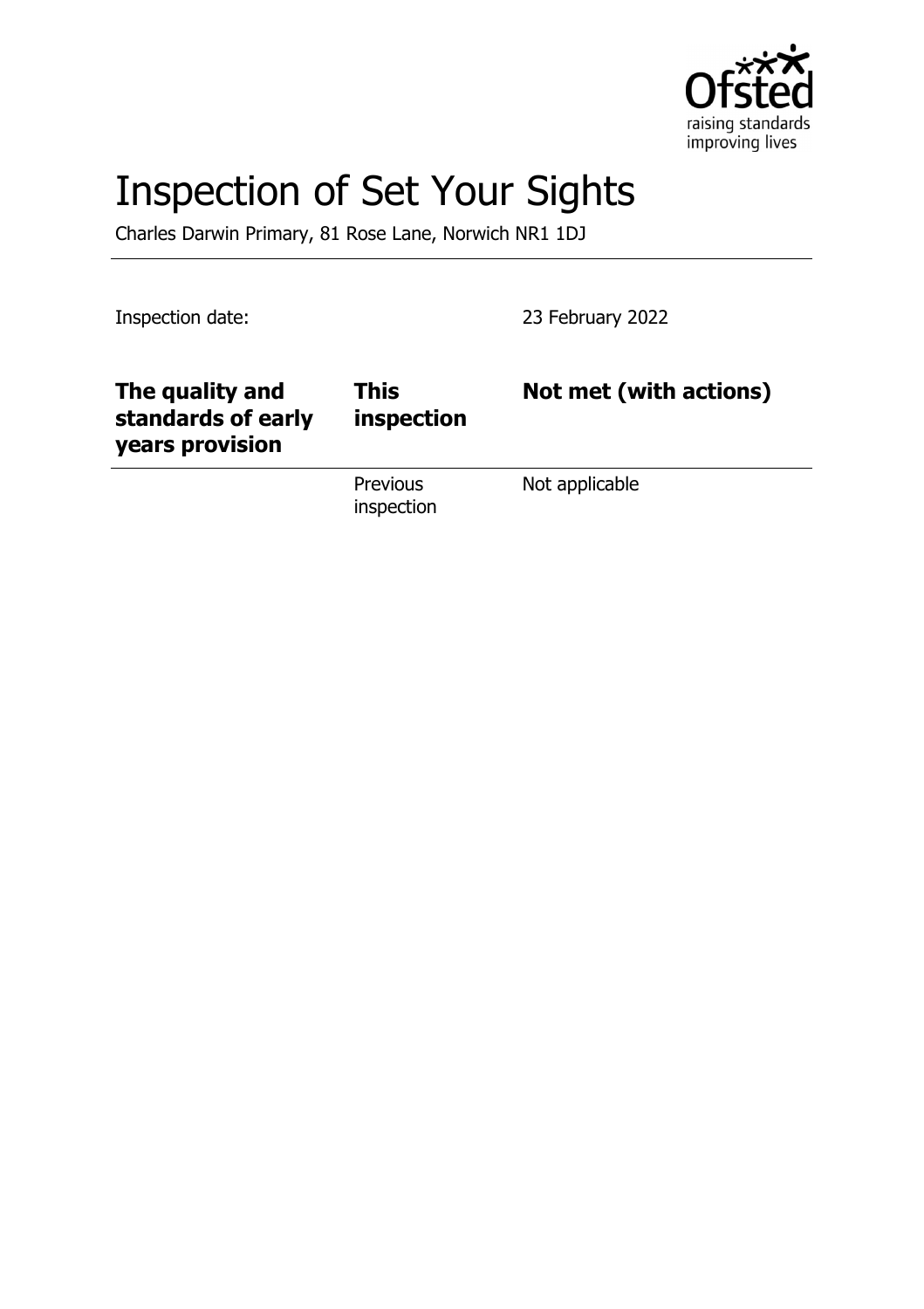

# **What is it like to attend this early years setting?**

#### **This provision does not meet requirements**

The provider and staff do not ensure that legal requirements of the early years foundation stage are being met at all times to ensure the safety and well-being of children. Children are not adequately supervised while eating. Staff are not deployed effectively to ensure that the quality of care of children is being met. Communication between the provider and staff is not effective and staff do not have a clear understanding of their roles and responsibilities with regards to health and safety. In spite of this, children are happy at this club. They settle quickly as they arrive with their friends. They happily share, take turns, and welcome others into their games. Children laugh as they play together.

Children talk to the inspector and say that they like coming to the club and what they like to play with. They engage in a variety of physical activities in the school playground, such as playing on the wooden trim gym and playing football. Inside, children enjoy being creative as they build a car from different-sized boxes and resources and engage in conversation with their peers as they play.

### **What does the early years setting do well and what does it need to do better?**

- $\blacksquare$  Teaching staff from the onsite school bring the children across to the club. There is a limited handover procedure in place to check how the children's day has been at school. Older children independently place their coats and bags on the side. Younger children are helped to hang their coats and put their bags away. On arrival at the club, children eagerly join their friends in play.
- $\blacksquare$  Children independently help themselves to healthy snacks. They are not adequately supervised, which leads some children to run and walk around the room while eating food. Staff are not minimising the risks of children choking. Staff are not consistent in promoting good hygiene of handwashing before children eat their snacks.
- Children have friendship groups and demonstrate this through play. For example, they play with their friends at the table football game. They talk about what football teams they support and share a game of chess together. They are confident to talk to visitors and share information about their families and what they have done at school that day.
- $\blacksquare$  Staff are not deployed effectively across the rooms, and they do not routinely engage with children during activities. As a result, children run around the room and use breadsticks from the snack table as swords in their play. The provider does not share his expectations with the staff to ensure that they have a clear understanding of their roles and responsibilities with regard to health and safety.
- Children instinctively use 'please' and 'thank you' when asking for help from their peers and an adult. Children of different ages play together. For example, they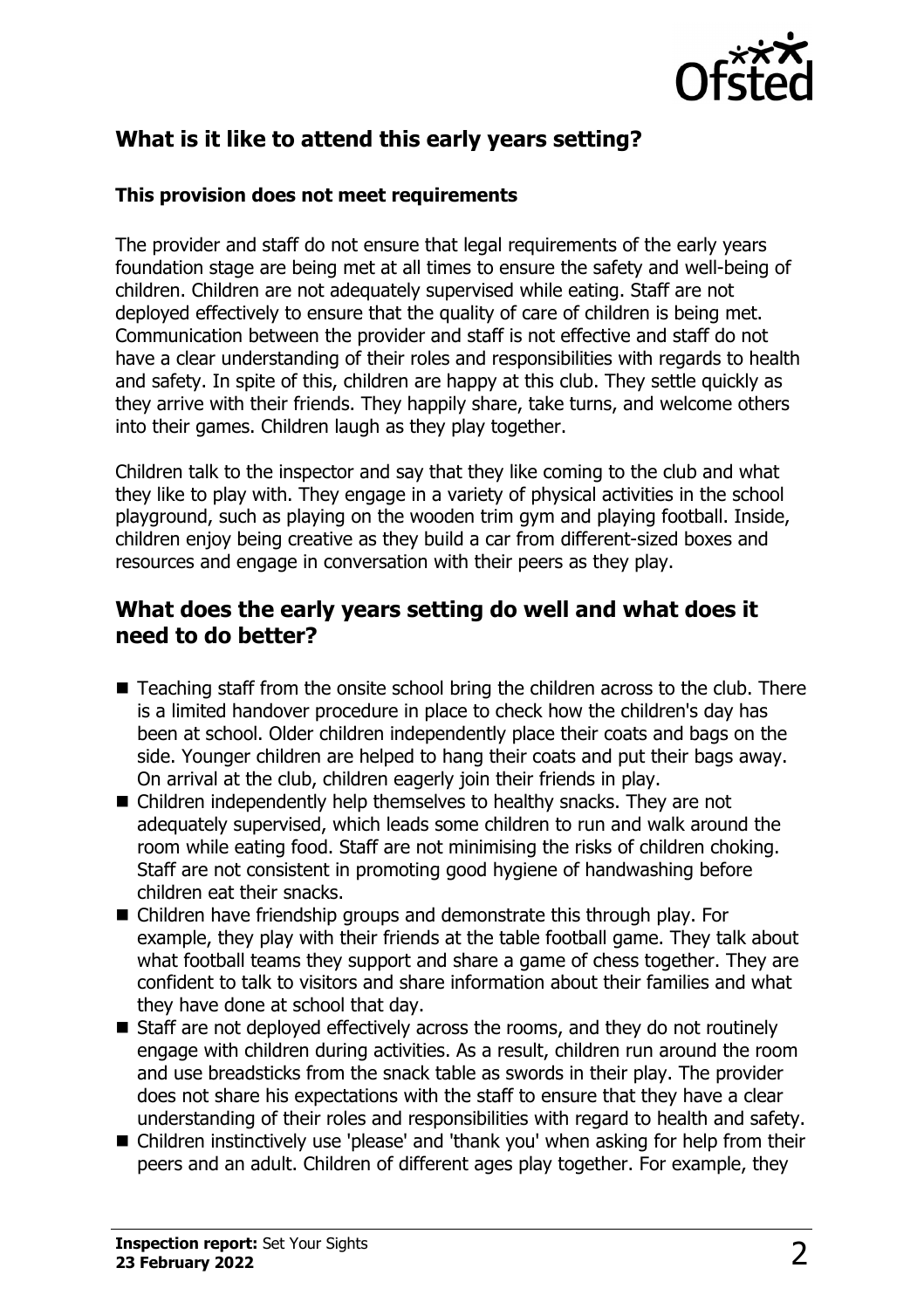

discuss with each other what resources they might use when colouring in their world-thinking picture. They show great resilience and persistence in completing an art and craft activity to their own satisfaction.

- $\blacksquare$  Parents report that their children enjoy attending and that the staff are kind and caring and their children come home happy.
- $\blacksquare$  Children show great enjoyment as they play with the garage and toy cars and trucks. They build a bridge with a ramp and manoeuvre the cars and trucks down the ramp onto the table-top garage. Children giggle and laugh with each other as they engage in play. This shows children are happy in each other's company.

# **Safeguarding**

The arrangements for safeguarding are not effective.

The provider has failed to implement procedures to promote children's safety and welfare at the club, such as children eating while running and walking around the room and staff deployment. As a result, the provider and management team does not ensure that children are protected from the risk of harm. However, the staff's safeguarding knowledge and understanding in other areas are secure. For example, they know the signs they must be alert to that may indicate a child is at risk of abuse. Staff understand how to report such concerns about children or adults in the club. They also have a sound knowledge about wider safeguarding issues, such as 'Prevent' duty and female genital mutilation.

## **What does the setting need to do to improve?**

#### **To meet the requirements of the early years foundation stage and Childcare Register the provider must:**

|                                                                                                                                    | Due date   |
|------------------------------------------------------------------------------------------------------------------------------------|------------|
| ensure that children are adequately<br>supervised while eating                                                                     | 11/04/2022 |
| ensure that staff have a clear<br>understanding of their roles and<br>responsibilities with regards to health<br>and safety issues | 11/04/2022 |
| ensure that staff are deployed effectively<br>when taking into account the quality of<br>care of the children.                     | 11/04/2022 |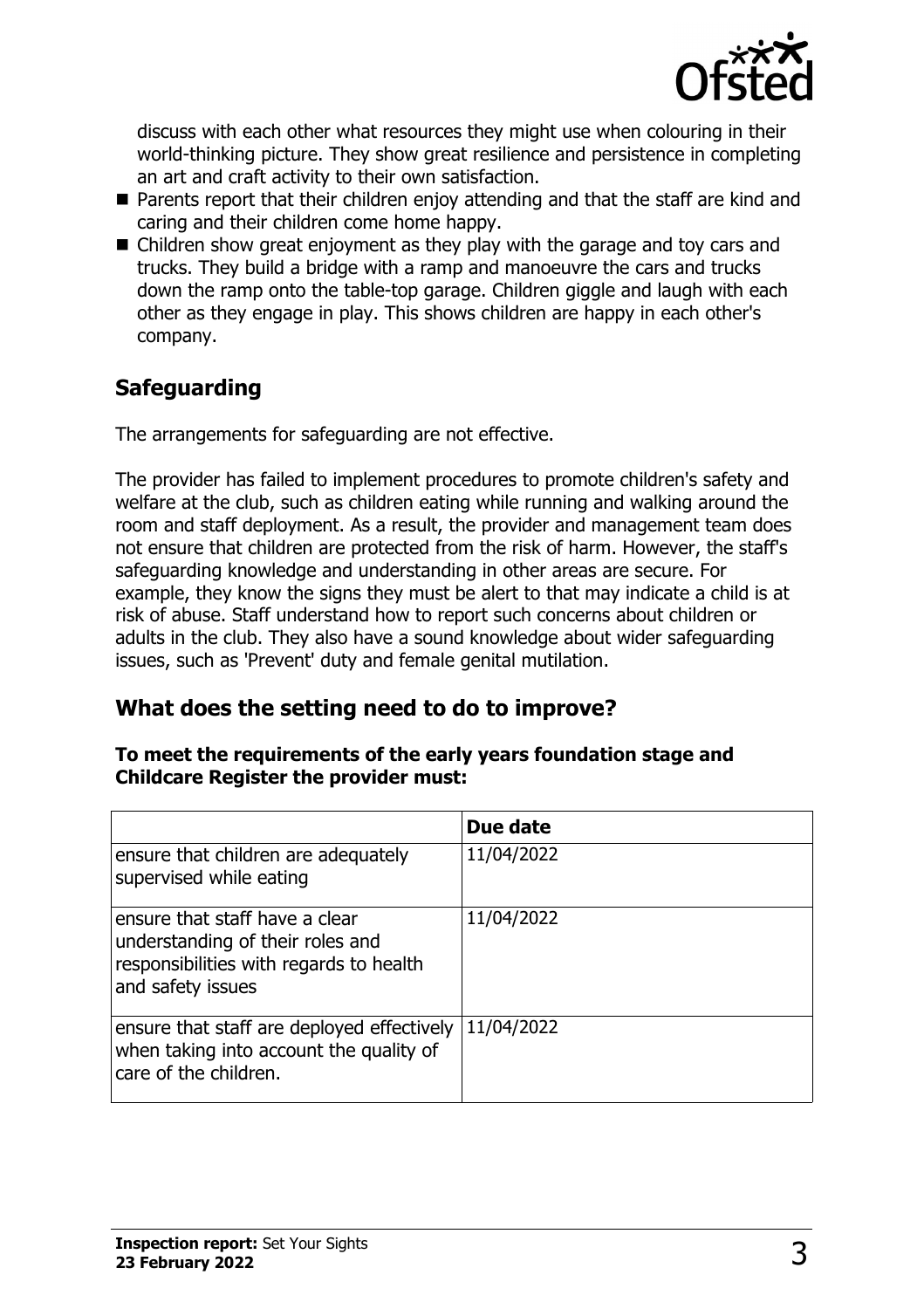

| <b>Setting details</b>                         |                                                                                      |
|------------------------------------------------|--------------------------------------------------------------------------------------|
| Unique reference number                        | EY550396                                                                             |
| <b>Local authority</b>                         | <b>Norfolk</b>                                                                       |
| <b>Inspection number</b>                       | 10173985                                                                             |
| <b>Type of provision</b>                       | Childcare on non-domestic premises                                                   |
| <b>Registers</b>                               | Early Years Register, Compulsory Childcare<br>Register, Voluntary Childcare Register |
| Day care type                                  | Out-of-school day care                                                               |
| Age range of children at time of<br>inspection | 4 to 11                                                                              |
| <b>Total number of places</b>                  | 50                                                                                   |
| Number of children on roll                     | 186                                                                                  |
| Name of registered person                      | Set Your Sights Ltd                                                                  |
| Registered person unique<br>reference number   | RP901211                                                                             |
| Telephone number                               | 07881 802769                                                                         |
| Date of previous inspection                    | Not applicable                                                                       |

## **Information about this early years setting**

Set Your Sights registered in 2017. The setting employs six members of childcare staff. Of these, three hold an appropriate early years qualification at level 2 or above. The setting opens Monday to Friday, from 7.50am to 8.50am, and from 3pm to 6pm, during school term times only.

## **Information about this inspection**

#### **Inspector**

Diane Middleton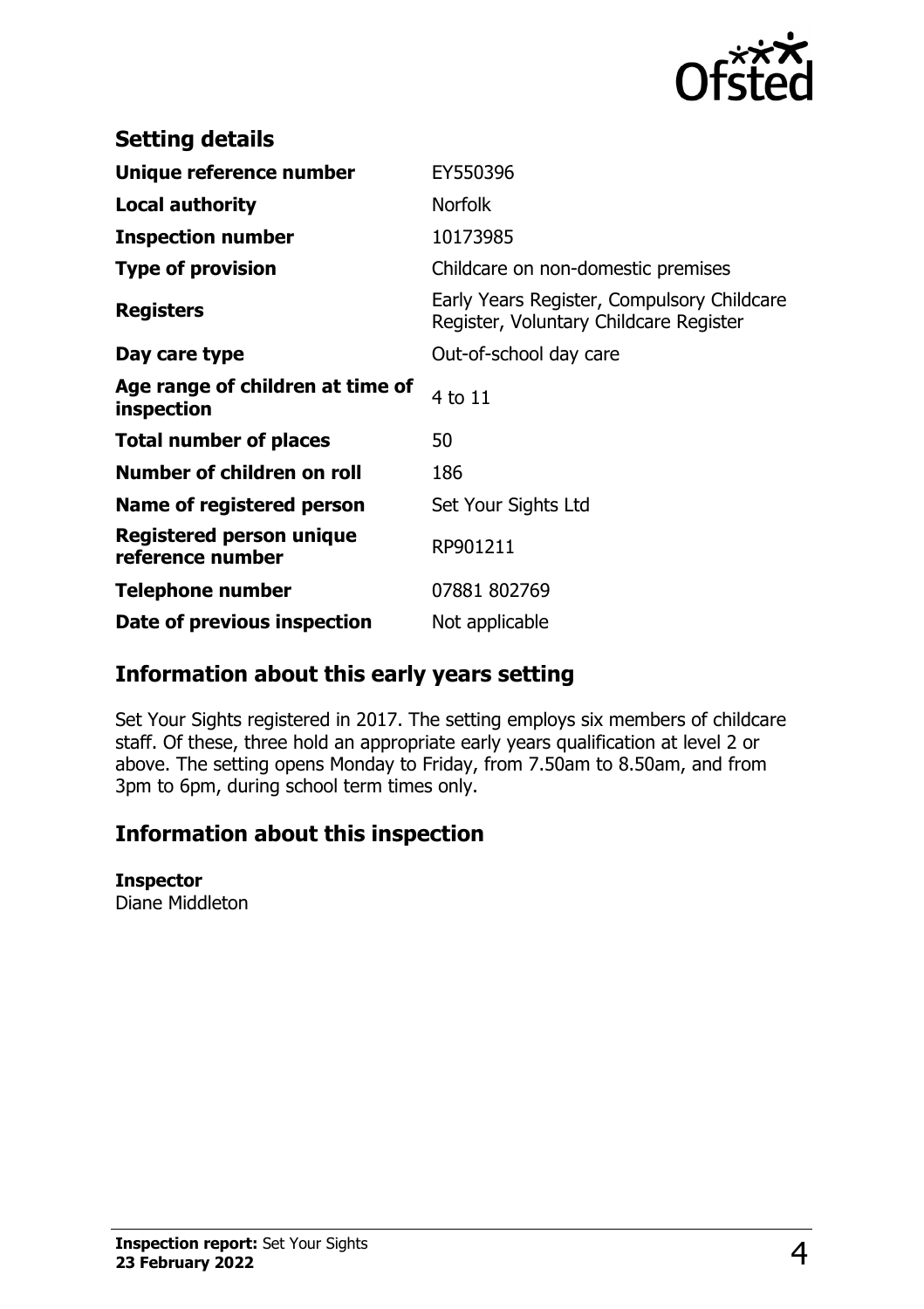

#### **Inspection activities**

- $\blacksquare$  This was the first routine inspection the provider received since the COVID-19 pandemic began. The inspector discussed the impact of the pandemic with the provider and has taken that into account in their evaluation of the setting.
- $\blacksquare$  The inspector observed the quality of activities and assessed the impact this has on children's enjoyment and quality of care.
- $\blacksquare$  The inspector spoke with the provider, staff and children at appropriate times throughout the inspection.
- $\blacksquare$  The inspector viewed all areas of the premises used by the children.
- $\blacksquare$  The inspector carried out a joint observation and feedback was given.
- Written feedback was received from parents and this was taken into account.

We carried out this inspection under sections 49 and 50 of the Childcare Act 2006 on the quality and standards of provision that is registered on the Early Years Register. The registered person must ensure that this provision complies with the statutory framework for children's learning, development and care, known as the early years foundation stage.

If you are not happy with the inspection or the report, you can [complain to Ofsted](http://www.gov.uk/complain-ofsted-report).